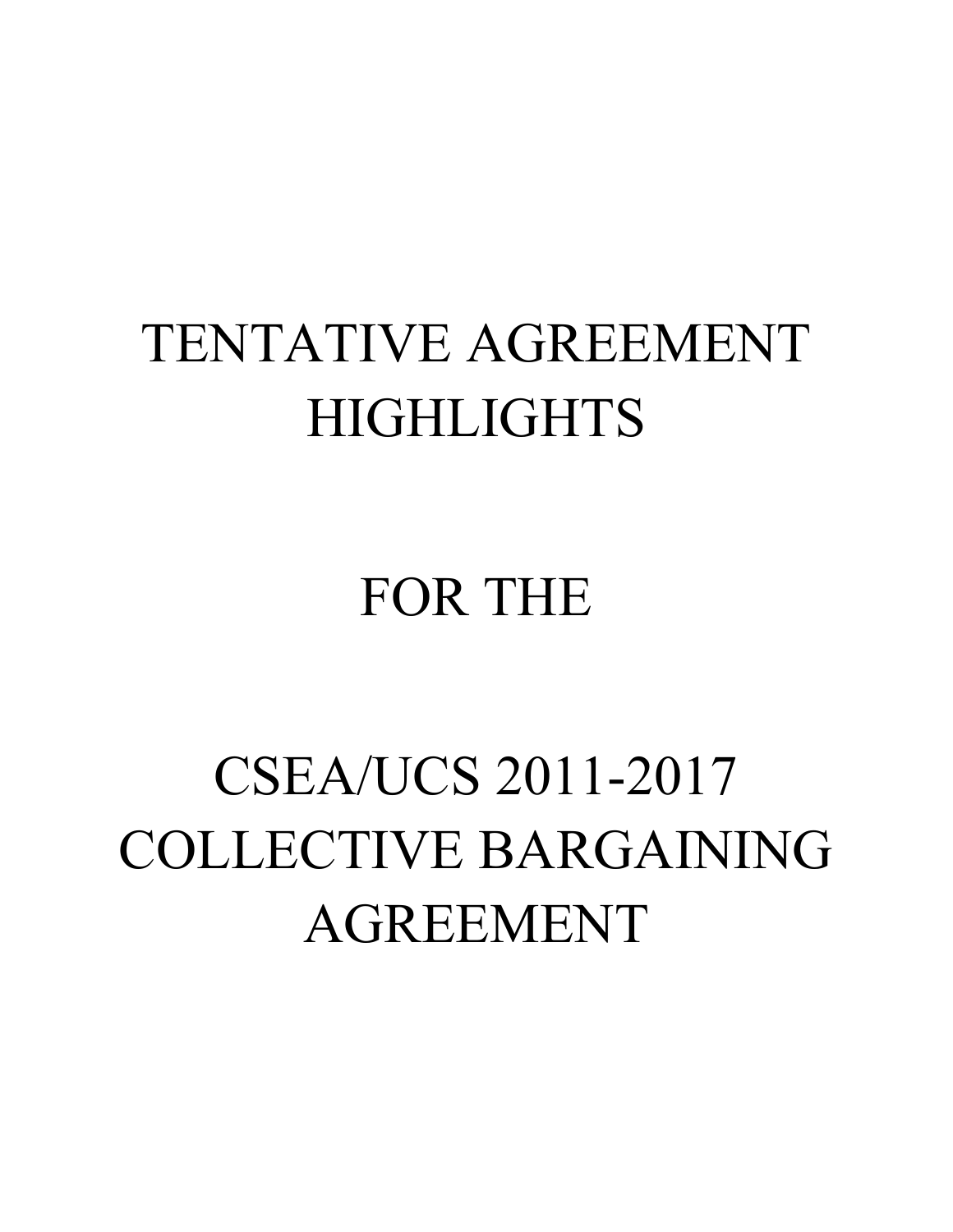| <b>ISSUE</b>                     | <b>CURRENT BENEFIT</b>                                                                                                                          | TENTATIVE AGREEMENT                                                                                                                                                                                                                                                                                                                                                                                                                                                                                                                                                                                                                                                                                                                                                                |
|----------------------------------|-------------------------------------------------------------------------------------------------------------------------------------------------|------------------------------------------------------------------------------------------------------------------------------------------------------------------------------------------------------------------------------------------------------------------------------------------------------------------------------------------------------------------------------------------------------------------------------------------------------------------------------------------------------------------------------------------------------------------------------------------------------------------------------------------------------------------------------------------------------------------------------------------------------------------------------------|
| <u>Article 7</u><br>Compensation |                                                                                                                                                 | $\triangleright$ Across the Board Increases<br>6 year agreement 2011-2017<br>2% in October 2014<br>2% in April 2015<br>2% in April 2016<br>$3/31/17$ \$750 bonus (pensionable)                                                                                                                                                                                                                                                                                                                                                                                                                                                                                                                                                                                                     |
|                                  | $\triangleright$ Longevity Increments<br>Longevity increment value based<br>on grade level paid 4 years and<br>8 years past max in base salary. | $\triangleright$ Longevity Payment<br>Longevity increments will be paid in<br>April 2015 and added to base salary.<br>Employees who previously received<br>a longevity increment added to base<br>salary will not lose that money when<br>system converts to a 3 longevity<br>payment structure in April 2016.<br>Beginning April 2016 will convert<br>to 3 Longevity Payments -<br>$\sim$ 1 <sup>st</sup> longevity payment will be<br>\$2250 paid 4 years past max on<br>an annual basis.<br>$\sim$ 2 <sup>nd</sup> longevity payment will be<br>\$4600 paid 8 years past max on<br>an annual basis.<br>$\sim$ 3 <sup>rd</sup> longevity payment will be<br>\$6900 paid 13 years past max on<br>an annual basis.<br>No longer in base salary but<br>$\checkmark$<br>pensionable. |
|                                  | Longevity Bonus<br>20 years of service-\$1900<br>25 years of service -\$2000<br>30 years of service -\$2100                                     | Longevity Bonus<br>Longevity Bonus will be paid in<br>April 2015.<br>Beginning April 2016 Longevity<br>Bonus will be discontinued and<br>convert to a $3rd$ longevity payment<br>payable after 13 years past max.as<br>indicated above.                                                                                                                                                                                                                                                                                                                                                                                                                                                                                                                                            |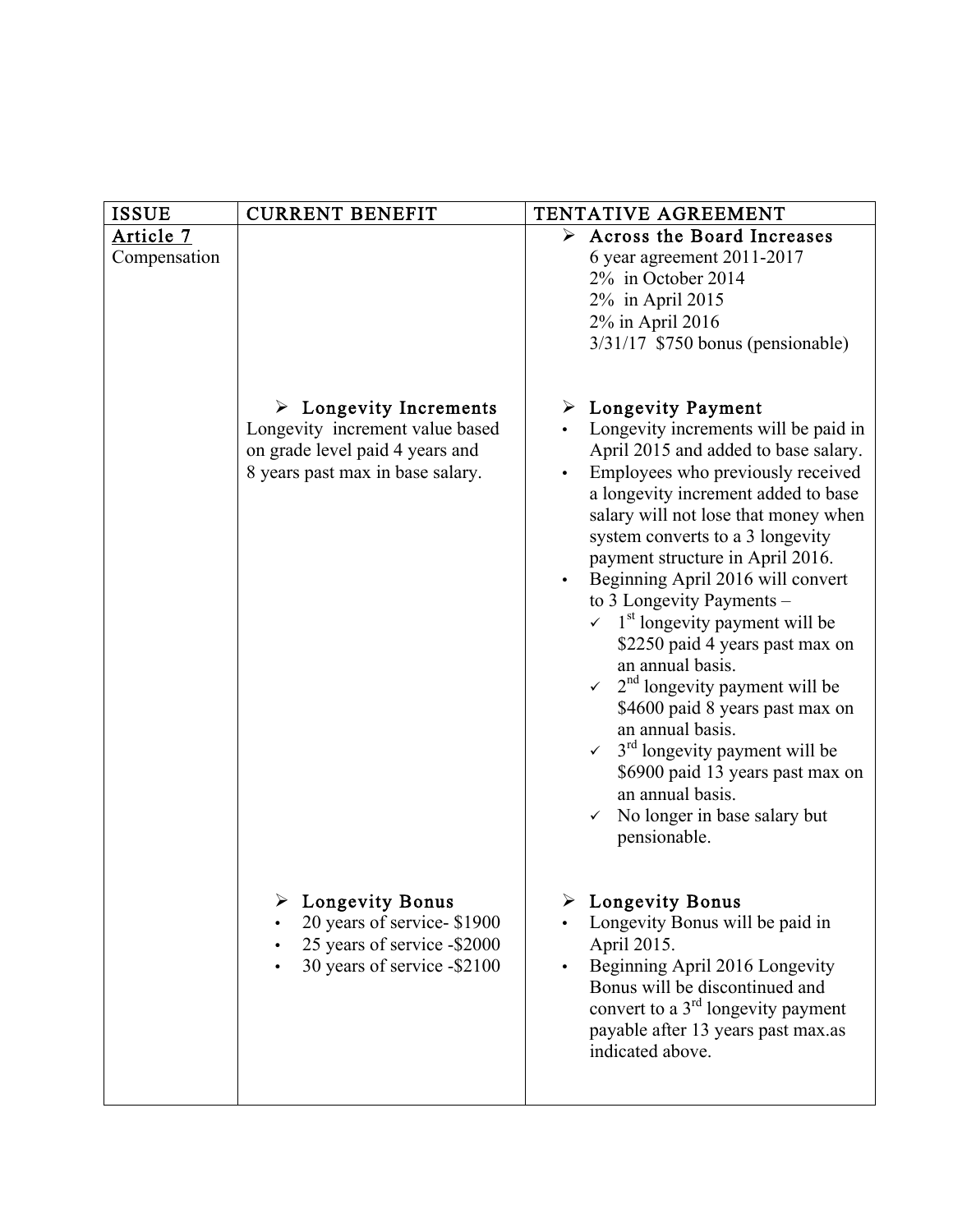| Article 7    |                                   | $\triangleright$ Lag Possibility                                                  |
|--------------|-----------------------------------|-----------------------------------------------------------------------------------|
| Compensation |                                   | In an effort to ensure that a                                                     |
|              |                                   | workforce reduction is not required                                               |
|              |                                   | during the term of this Agreement,                                                |
|              |                                   | the parties agree that up to a 2 day                                              |
|              |                                   | lag each fiscal year may be                                                       |
|              |                                   | implemented if the UCS budget                                                     |
|              |                                   | request is not approved as submitted<br>for years 2015-2016 and 2016 -            |
|              |                                   | 2017.                                                                             |
|              |                                   | A determination will be made by                                                   |
|              |                                   | UCS on January $15th$ of each fiscal                                              |
|              |                                   | year and CSEA will be notified on                                                 |
|              |                                   | that date if there is intent to                                                   |
|              |                                   | implement up to a 2 day lag.                                                      |
|              |                                   | If a lag is necessary it will be<br>$\bullet$                                     |
|              |                                   | deducted by taking up to $\frac{1}{2}$ day per<br>pay period in the last four pay |
|              |                                   | periods of the fiscal year.                                                       |
|              |                                   | The lag will be returned when                                                     |
|              |                                   | employee separates from service at                                                |
|              |                                   | their rate of pay upon separation.                                                |
|              |                                   |                                                                                   |
|              |                                   |                                                                                   |
|              |                                   |                                                                                   |
|              | $\triangleright$ Performance      | $\triangleright$ Performance Evaluation                                           |
|              | Evaluation                        | Pilot program that allows preparation and                                         |
|              | Preparation and storage are       | storage of forms electronically. Doesn't                                          |
|              | hardcopies and manually stored in | change the appeal process for unsatisfactory                                      |
|              | files.                            | PE.                                                                               |
|              |                                   |                                                                                   |
|              |                                   | $\triangleright$ Direct Deposit                                                   |
|              |                                   | For NEW Employees Only:                                                           |
|              |                                   | If employee has a bank account must<br>$\bullet$                                  |
|              |                                   | sign up for direct deposit.                                                       |
|              |                                   | If employee doesn't have bank                                                     |
|              |                                   | account must sign acknowledgement                                                 |
|              |                                   | that check may get lost.                                                          |
|              |                                   | Employee no longer allowed to split<br>check (direct deposit a portion and        |
|              |                                   | receive a paper check for balance).                                               |
|              |                                   |                                                                                   |
|              |                                   |                                                                                   |
|              |                                   |                                                                                   |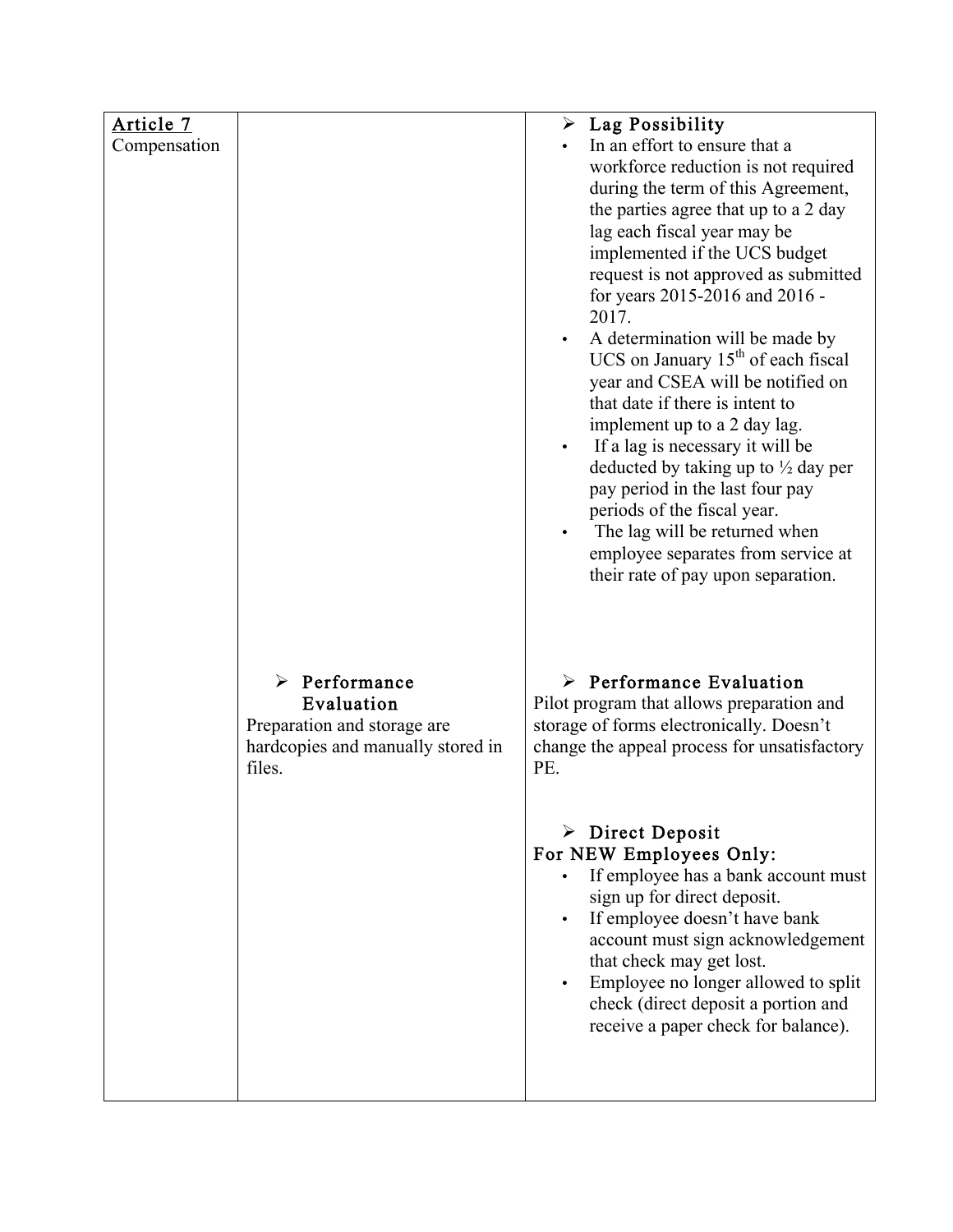| <u>Article 9</u> | $\triangleright$ Return to Duty    | Return to Duty                                  |
|------------------|------------------------------------|-------------------------------------------------|
| Time and         | Employee can be required to be     | Modified return to work medical                 |
| Leave            | examined as a condition of his/her | form to make it easier for Dr. to               |
|                  | return to duty.                    | complete and to reduce time it takes            |
|                  |                                    | for employee to return to work.                 |
|                  |                                    | If the return to work medical form<br>$\bullet$ |
|                  |                                    | submitted is deemed insufficient, the           |
|                  |                                    | employee will be notified within 5              |
|                  |                                    | work days and asked to provide                  |
|                  |                                    | additional medical.                             |
|                  |                                    | If additional medical continues to be           |
|                  |                                    | insufficient or is not provided Local           |
|                  |                                    | UCS will have 5 work days from                  |
|                  |                                    | receipt of additional medical to                |
|                  |                                    | determine if employee needs to be               |
|                  |                                    | examined.                                       |
|                  |                                    | Examination will be scheduled                   |
|                  |                                    | within 20 work days of                          |
|                  |                                    | determination to send employee for              |
|                  |                                    | exam.                                           |
|                  |                                    | An additional 20 work days may be               |
|                  |                                    | taken if an employee is required to             |
|                  |                                    | see a specialist after state exam.              |
|                  |                                    |                                                 |
|                  |                                    |                                                 |
|                  | $\triangleright$ SL Bank           | SL Bank<br>➤                                    |
|                  | Minimum sick leave balance of 13   | Minimum sick leave balance is                   |
|                  | days before eligible to join the   | reduced from 13 days to 8 days to be            |
|                  | Bank.                              | eligible to join the Bank.                      |
|                  |                                    | There will be an additional open<br>$\bullet$   |
|                  |                                    | enrollment period from September                |
|                  |                                    | 11, 2014 to October 9, 2014 to allow            |
|                  |                                    | employees to join based on new                  |
|                  |                                    | eligibility criteria.                           |
|                  |                                    |                                                 |
|                  |                                    |                                                 |
|                  |                                    |                                                 |
|                  |                                    |                                                 |
|                  |                                    |                                                 |
|                  |                                    |                                                 |
|                  |                                    |                                                 |
|                  |                                    |                                                 |
|                  |                                    |                                                 |
|                  |                                    |                                                 |
|                  |                                    |                                                 |
|                  |                                    |                                                 |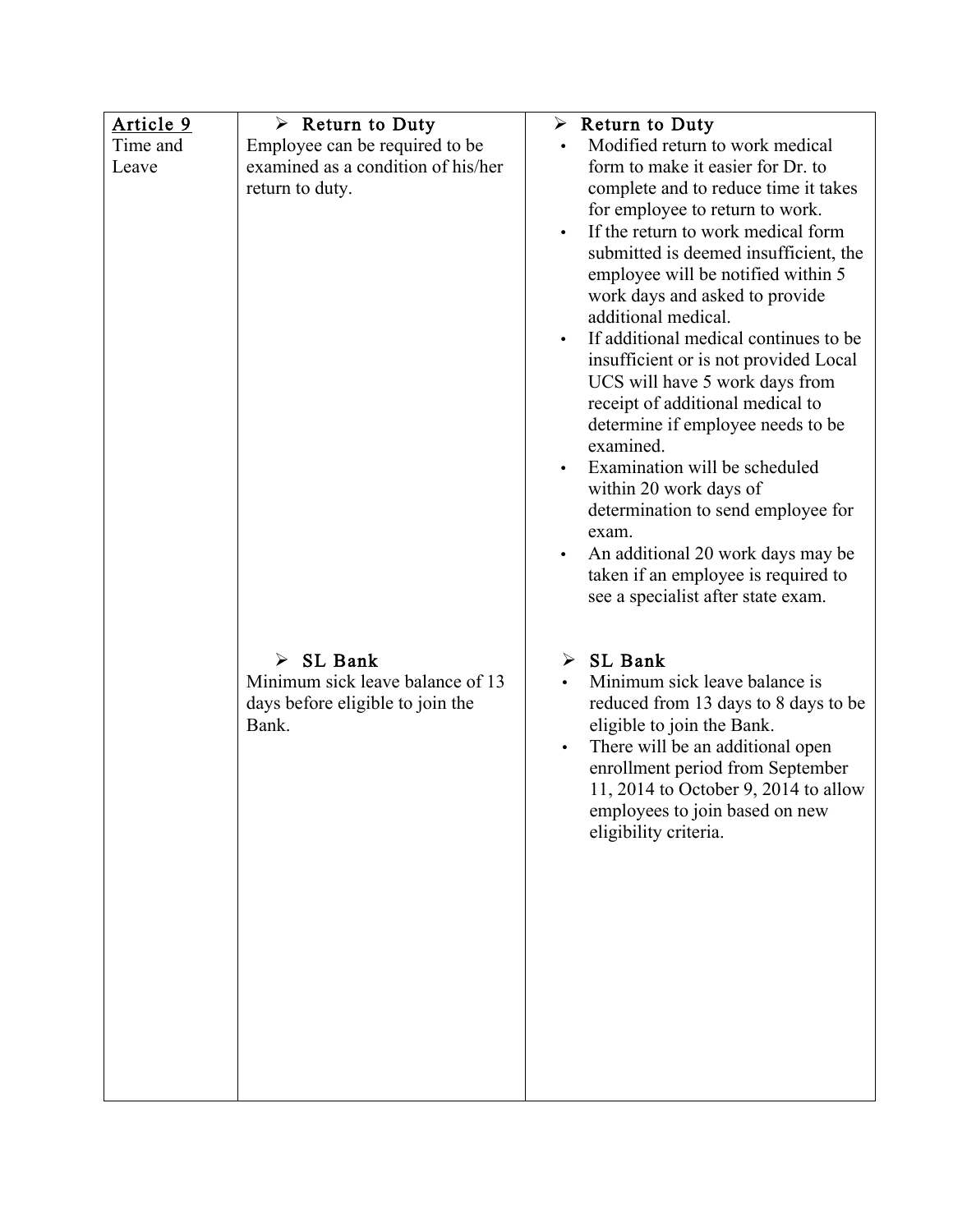| <u>Article 9</u> | Worker's                            | $\triangleright$ Worker's Compensation             |
|------------------|-------------------------------------|----------------------------------------------------|
| Time and         | Compensation                        | Line of Duty Injury (LODI)                         |
| Leave            | Court Officers and Trainees are     | coverage expanded for Court                        |
|                  | entitled to Line of Duty Injury     | Officers and Trainees to include                   |
|                  | Leave when hurt while performing    | accident while driving a motor                     |
|                  | their job duties.                   | vehicle in the course of providing                 |
|                  |                                     | judicial protection, providing courier             |
|                  |                                     | service or making bank deposits.                   |
|                  |                                     | Court Officer Trainees in the<br>$\bullet$         |
|                  |                                     | Academy for recruit training will                  |
|                  |                                     | only be eligible for LODI if injured               |
|                  |                                     | during firearms discharge at firearms              |
|                  |                                     | training or defensive tactics training.            |
|                  |                                     |                                                    |
|                  |                                     |                                                    |
|                  |                                     | $\triangleright$ Blood Donation                    |
|                  | $\triangleright$ Blood Donation     | Employee allowed 3.5 hours of leave with           |
|                  | Court sponsored blood drive and     | pay for blood donation. No more comp time          |
|                  | employee required to return to work | for court sponsored blood drive.                   |
|                  | received 3.5 hours of comp time.    |                                                    |
|                  |                                     |                                                    |
|                  |                                     |                                                    |
|                  |                                     | $\triangleright$ Workforce Reduction               |
|                  | $\triangleright$ Layoff             | The title will be changed from layoff<br>$\bullet$ |
|                  | Permanent employees are laid off in | to workforce reduction to more                     |
|                  | seniority order by title within     | accurately reflect that all employees              |
|                  | designated layoff unit. No language | who are impacted will receive                      |
|                  | concerning notice.                  | notification not just those that may               |
|                  |                                     | be laid off.                                       |
|                  |                                     | All employees impacted by a work                   |
|                  |                                     | force reduction will receive no less               |
|                  |                                     | than a 30 calendar day written notice              |
|                  |                                     | prior to the effective date.                       |
|                  |                                     | Noncompetitive confidential                        |
|                  |                                     | employees who are impacted by a                    |
|                  |                                     | reduction will also receive no less                |
|                  |                                     | than a 30 calendar day written notice              |
|                  |                                     | prior to the effective date.                       |
|                  |                                     |                                                    |
|                  |                                     |                                                    |
|                  |                                     |                                                    |
|                  |                                     |                                                    |
|                  |                                     |                                                    |
|                  |                                     |                                                    |
|                  |                                     |                                                    |
|                  |                                     |                                                    |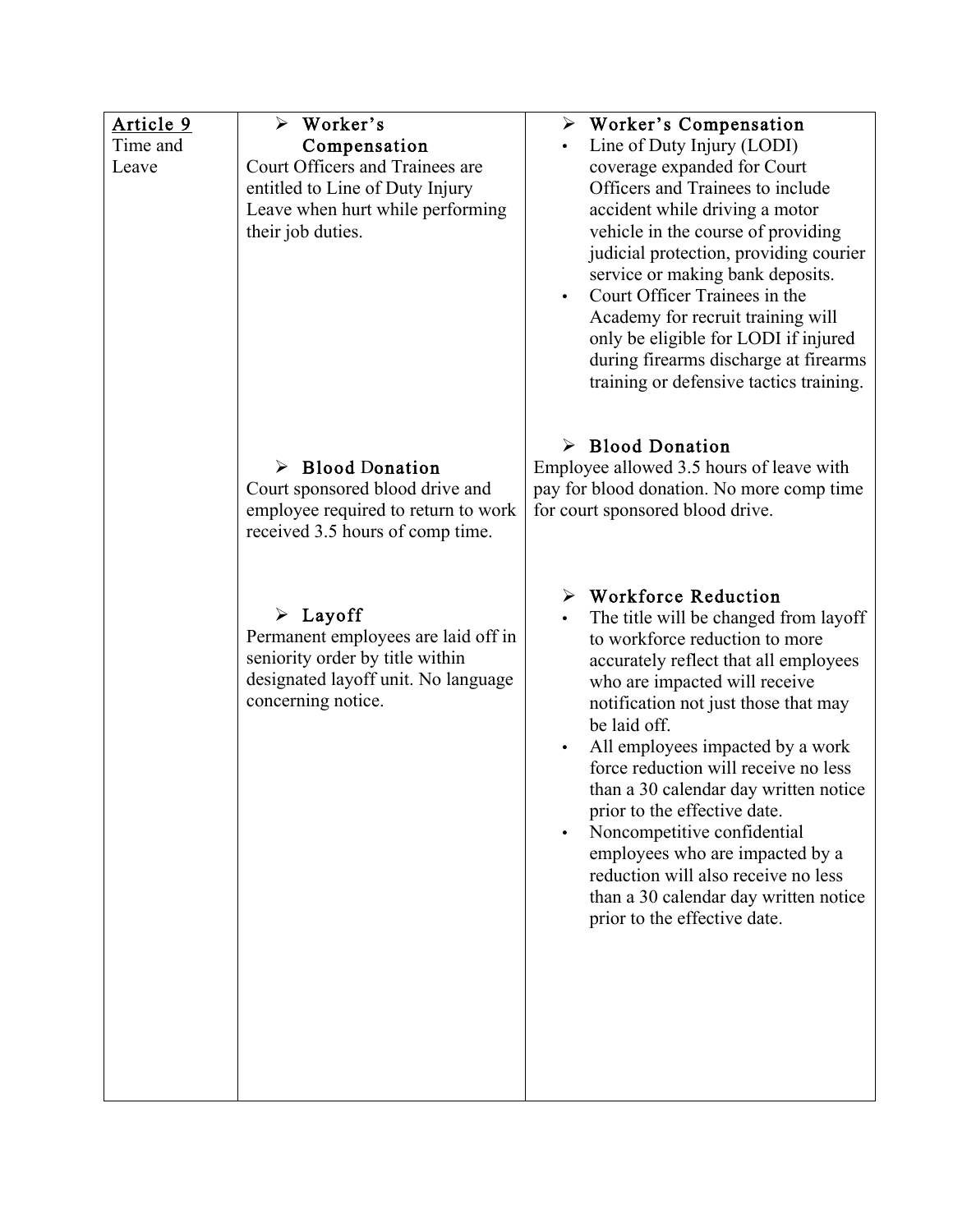| Article 9<br>Time and<br>Leave           |                                                                                                                                                                                                                                                         | $\triangleright$ Grand Jury Leave NEW<br>Peace officers who use deadly physical<br>force pursuant to their official duties as a<br>peace officer who become the subject of a<br>grand jury review will be placed on leave<br>with pay not to exceed 6 months. Employee<br>will not earn pre-tour prep time while on<br>this leave.                                                                                                                                                                                                                                                                                                                                                                                                                                   |
|------------------------------------------|---------------------------------------------------------------------------------------------------------------------------------------------------------------------------------------------------------------------------------------------------------|----------------------------------------------------------------------------------------------------------------------------------------------------------------------------------------------------------------------------------------------------------------------------------------------------------------------------------------------------------------------------------------------------------------------------------------------------------------------------------------------------------------------------------------------------------------------------------------------------------------------------------------------------------------------------------------------------------------------------------------------------------------------|
| Article 10<br>Overtime                   | $\triangleright$ Compensatory Time<br>Off<br>Option to receive cash<br>compensation at a straight time rate<br>or compensatory time off for hours<br>between 35-40. Over 40 hours is<br>paid in cash at $1\frac{1}{2}$ times the hourly<br>rate of pay. | $\triangleright$ Compensatory Time Off<br>On $3/31/17$ the option to receive<br>compensatory time off for hours worked<br>between 35-40 hours will end and<br>employees will only be able to receive cash<br>compensation at a straight time rate.                                                                                                                                                                                                                                                                                                                                                                                                                                                                                                                   |
| Article 12<br>Disciplinary<br>Procedures |                                                                                                                                                                                                                                                         | Time and Attendance NEW<br>➤<br>Pilot for time and leave disciplinary<br>process.<br>Hearings will be in front of a<br>independent time and leave umpire<br>(neutral).<br>Pilot will be applicable to employees<br>assigned to the trial courts outside of<br>NY City.<br>Pilot to go into effect in 2015 or<br>$\bullet$<br>later if agreed to by the parties.<br>$\triangleright$ Investigatory Notification<br><b>NEW</b><br>Employee who was subject of an<br>investigation will receive written<br>notice by letter when final report of<br>UCS Inspector General has been<br>completed and forwarded to Clerk<br>Ct. of Appeals, Presiding Justice of<br>an Appellate Division, the Chief<br>Administrative Judge or the Deputy<br>Chief Administrative Judge. |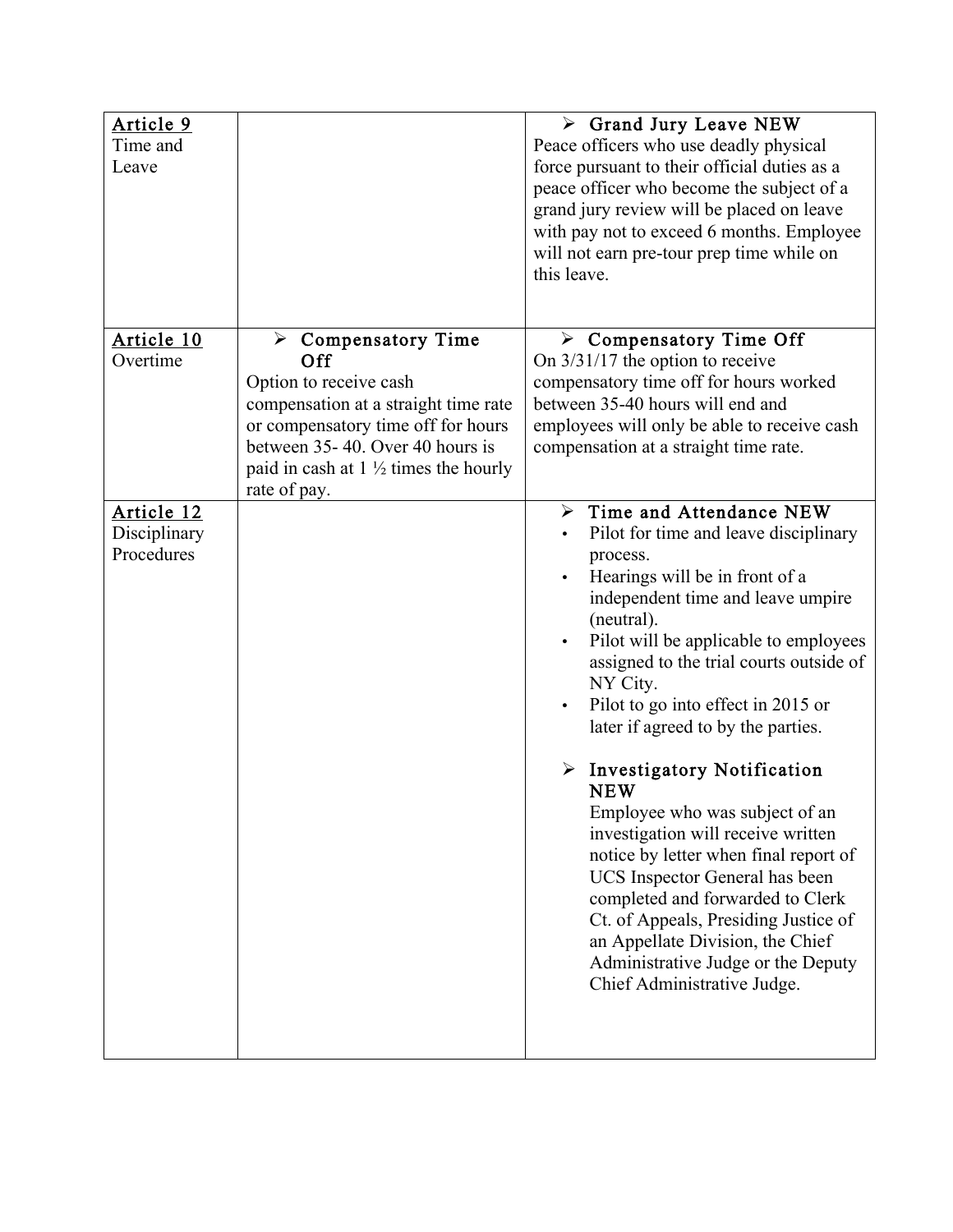| Article 13<br>Printing of<br>Agreement                       |                                                                                                                                                                                                                                                                                                                                                                                   | The Agreement will only be available on<br>the UCS and CSEA websites.                                                                                                                                                                                                                                                                                                                                                                                                                                                                                         |
|--------------------------------------------------------------|-----------------------------------------------------------------------------------------------------------------------------------------------------------------------------------------------------------------------------------------------------------------------------------------------------------------------------------------------------------------------------------|---------------------------------------------------------------------------------------------------------------------------------------------------------------------------------------------------------------------------------------------------------------------------------------------------------------------------------------------------------------------------------------------------------------------------------------------------------------------------------------------------------------------------------------------------------------|
| Article 14<br>Labor/<br>Management<br>Committee              | $\triangleright$ Funding<br>\$424,085 annually for the Quality<br>through Participation program.                                                                                                                                                                                                                                                                                  | $\triangleright$ Funding<br>Eliminated for the term of the Agreement.<br>UCS will continue to supply Body Armor.                                                                                                                                                                                                                                                                                                                                                                                                                                              |
| Article 21<br>Uniform and<br>Equipment<br>Allowance          | $\triangleright$ Pre-Tour Prep<br>Court Officers receive 5<br>days of pre-tour prep time<br>annually at straight time rate<br>to be taken at the discretion<br>of UCS.<br>$8\frac{3}{4}$ hours of time is<br>credited on a quarterly<br>basis-April 1, July 1,<br>October 1, and January 1.<br>Time has to be used by<br>June 30 <sup>th</sup> at the latest each<br>fiscal year. | $\triangleright$ Pre-Tour Prep<br>Court Officers can now accumulate<br>up to 10 days of pre-tour prep time<br>in a fiscal year.<br>Any accumulation in excess of 10<br>$\bullet$<br>days at the end of the fiscal year will<br>be converted to sick leave.<br>Employee on LWOP, Line of Duty<br>$\bullet$<br>Leave or Grand Jury Leave at the<br>beginning of the quarter will only be<br>credited with pre-tour prep time for<br>days worked in the quarter (8)<br>minutes per day) and will not<br>receive pre-tour prep time if out the<br>entire quarter. |
| Article 22                                                   | 4/1/10 \$1255 FT                                                                                                                                                                                                                                                                                                                                                                  | 4/1/14 \$1330 FT \$665 PT<br>\$885 Retiree                                                                                                                                                                                                                                                                                                                                                                                                                                                                                                                    |
| Employee<br><b>Benefit Fund</b>                              | \$627.50 PT<br>\$885 Retiree                                                                                                                                                                                                                                                                                                                                                      | 4/1/15 \$1340 FT \$670 PT<br>\$885 Retiree<br>$4/1/16$ \$1365 FT<br>\$682.50 PT \$885 Retiree                                                                                                                                                                                                                                                                                                                                                                                                                                                                 |
| Article 27<br>Child Care -<br><b>Elder Care</b><br>Committee | \$180, 976 annually to reimburse for<br>childcare/eldercare costs.                                                                                                                                                                                                                                                                                                                | Eliminated for the term of this Agreement.                                                                                                                                                                                                                                                                                                                                                                                                                                                                                                                    |
| Article 29<br>Personal<br><b>History Folders</b>             |                                                                                                                                                                                                                                                                                                                                                                                   | Pilot program to prepare and store all<br>$\bullet$<br>performance evaluations electronically.<br>Subcommittee to address any<br>implementation issues.                                                                                                                                                                                                                                                                                                                                                                                                       |
| Article 33<br>Drug Testing                                   | Drug testing procedure for peace<br>officers only.                                                                                                                                                                                                                                                                                                                                | Drug Testing procedure expanded to<br>include non-peace officers. Focus on<br>voluntary rehabilitation through Work Life<br>Assistance Program instead of discipline.                                                                                                                                                                                                                                                                                                                                                                                         |
| Article 34<br>Dress Code                                     | Dress Code<br>➤<br><b>Court Clerical Series</b><br>receives \$925 for cleaning<br>of blazer.<br>Employees whose duties are<br>$\bullet$<br>performed in workplaces<br>that are accessible or visible                                                                                                                                                                              | > Dress Code<br>• It is no longer a requirement for<br>court clerical series to wear a blazer<br>so \$925 eliminated.<br>Wearing a suit jacket or sports coat<br>٠<br>is no longer required during the<br>timeframe of June 22-September 1                                                                                                                                                                                                                                                                                                                    |